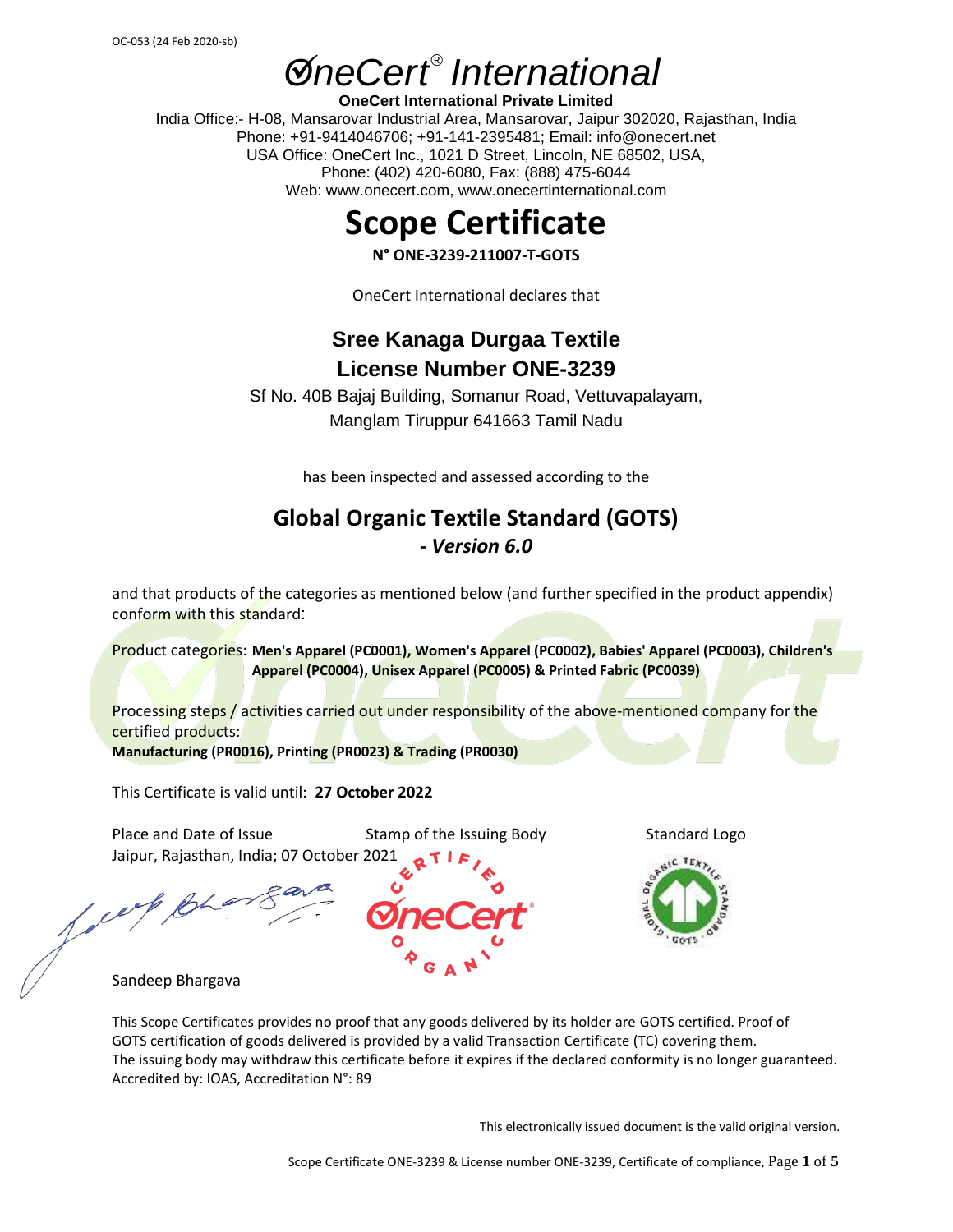**OneCert International Private Limited** India Office:- H-08, Mansarovar Industrial Area, Mansarovar, Jaipur 302020, Rajasthan, India Phone: +91-9414046706; +91-141-2395481; Email: info@onecert.net USA Office: OneCert Inc., 1021 D Street, Lincoln, NE 68502, USA, Phone: (402) 420-6080, Fax: (888) 475-6044 Web: www.onecert.com, www.onecertinternational.com

Sree Kanaga Durgaa Textile

Global Organic Textile Standard (GOTS)

Products Appendix to Certificate No. ONE-3239

In specific the certificate covers the following products:

| <b>Product Category</b>            | <b>Product Details</b>    | <b>Material &amp; Material Composition</b>              | Label Grade |
|------------------------------------|---------------------------|---------------------------------------------------------|-------------|
| <b>Printed Fabrics</b><br>(PC0039) | Knitted Fabrics (PD0058)  | Organic Cotton (RM0104)                                 | Organic     |
| <b>Printed Fabrics</b><br>(PC0039) | Knitted Fabrics (PD0058)  | Organic Cotton (RM0104)/ Elastane<br>(spandex) (RM0160) | Organic     |
| <b>Printed Fabrics</b><br>(PC0039) | Woven Fabrics (PD0059)    | Organic Cotton (RM0104)                                 | Organic     |
| <b>Babies' Apparel</b><br>(PC0003) | Babies' Clothing (PD0013) | Organic Cotton (RM0104)                                 | Organic     |
| <b>Babies' Apparel</b><br>(PC0003) | Babies' Clothing (PD0013) | Organic Cotton (RM0104)/ Elastane<br>(spandex) (RM0160) | Organic     |
| Men's Apparel<br>(PC0001)          | Workwear (PD0010)         | Organic Cotton (RM0104)                                 | Organic     |
| Men's Apparel<br>(PC0001)          | Shirts (PD0005)           | Organic Cotton (RM0104)                                 | Organic     |
| Men's Apparel<br>(PC0001)          | T-shirts (PD0007)         | Organic Cotton (RM0104)                                 | Organic     |
| Men's Apparel<br>(PC0001)          | Activewear (PD0008)       | Organic Cotton (RM0104)                                 | Organic     |
| Men's Apparel<br>(PC0001)          | Sleepwear (PD0006)        | Organic Cotton (RM0104)                                 | Organic     |
| Women's Apparel<br>(PC0002)        | T-shirts (PD0007)         | Organic Cotton (RM0104)                                 | Organic     |
| Women's Apparel<br>(PC0002)        | Trousers (PD0003)         | Organic Cotton (RM0104)                                 | Organic     |
| Women's Apparel<br>(PC0002)        | Skirts (PD0011)           | Organic Cotton (RM0104)                                 | Organic     |
| Women's Apparel<br>(PC0002)        | Activewear (PD0008)       | Organic Cotton (RM0104)                                 | Organic     |
| Women's Apparel<br>(PC0002)        | Dresses (PD0011)          | Organic Cotton (RM0104)                                 | Organic     |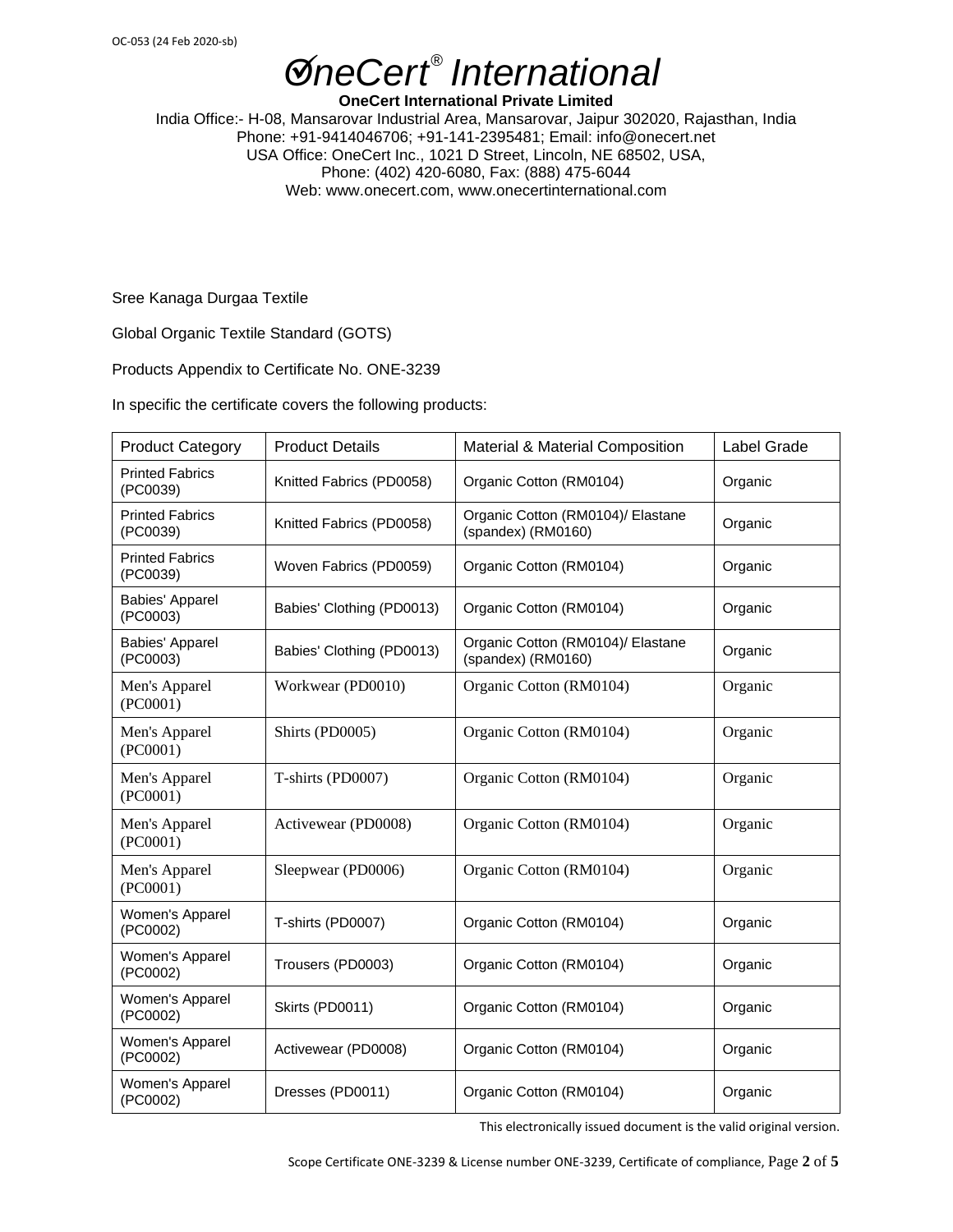**OneCert International Private Limited**

India Office:- H-08, Mansarovar Industrial Area, Mansarovar, Jaipur 302020, Rajasthan, India Phone: +91-9414046706; +91-141-2395481; Email: info@onecert.net USA Office: OneCert Inc., 1021 D Street, Lincoln, NE 68502, USA, Phone: (402) 420-6080, Fax: (888) 475-6044 Web: www.onecert.com, www.onecertinternational.com

| Women's Apparel<br>(PC0002)       | Pants (PD0003)                                                               | Organic Cotton (RM0104)                                            | Organic |
|-----------------------------------|------------------------------------------------------------------------------|--------------------------------------------------------------------|---------|
| Women's Apparel<br>(PC0002)       | Sweaters (PD0004)                                                            | Organic Cotton (RM0104)                                            | Organic |
| Children's Apparel<br>(PC0004)    | T-shirts (PD0007)                                                            | Organic Cotton (RM0104)                                            | Organic |
| Children's Apparel<br>(PC0004)    | Skirts (PD0011)                                                              | Organic Cotton (RM0104)                                            | Organic |
| Children's Apparel<br>(PC0004)    | Shirts (PD0005)                                                              | Organic Cotton (RM0104)                                            |         |
| Children's Apparel<br>(PC0004)    | Sleepwear (PD0006)                                                           | Organic Cotton (RM0104)                                            | Organic |
| Children's Apparel<br>(PC0004)    | Dresses (PD0011)                                                             | Organic Cotton (RM0104)                                            | Organic |
| <b>Unisex Apparel</b><br>(PC0005) | T-shirts (PD0007)                                                            | Organic Cotton (RM0104)                                            | Organic |
| Unisex Apparel<br>(PC0005)        | Skirts (PD0011)<br>Organic Cotton (RM0104)                                   |                                                                    | Organic |
| <b>Unisex Apparel</b><br>(PC0005) | Shirts (PD0005)<br>Organic Cotton (RM0104)                                   |                                                                    | Organic |
| <b>Unisex Apparel</b><br>(PC0005) | Dresses (PD0011)<br>Organic Cotton (RM0104)                                  |                                                                    | Organic |
| <b>Unisex Apparel</b><br>(PC0005) | Organic Cotton (RM0104)<br>Pants (PD0003)                                    |                                                                    | Organic |
| <b>Unisex Apparel</b><br>(PC0005) | Trousers (PD0003)<br>Organic Cotton (RM0104)                                 |                                                                    | Organic |
| Men's Apparel<br>(PC0001)         | Workwear (PD0010)                                                            | Organic Cotton (RM0104)/ Elastane<br>(spandex) (RM0160)            |         |
| Men's Apparel<br>(PC0001)         | Shirts (PD0005)                                                              | Organic Cotton (RM0104)/ Elastane<br>(spandex) (RM0160)            |         |
| Men's Apparel<br>(PC0001)         | T-shirts (PD0007)                                                            | Organic Cotton (RM0104)/ Elastane<br>(spandex) (RM0160)            | Organic |
| Men's Apparel<br>(PC0001)         | Activewear (PD0008)                                                          | Organic Cotton (RM0104)/ Elastane<br>$(s$ pandex $)$ (RM0160)      | Organic |
| Men's Apparel<br>(PC0001)         | Sleepwear (PD0006)                                                           | Organic Cotton (RM0104)/ Elastane<br>(spandex) (RM0160)            | Organic |
| Women's Apparel<br>(PC0002)       | Organic Cotton (RM0104)/ Elastane<br>T-shirts (PD0007)<br>(spandex) (RM0160) |                                                                    | Organic |
| Women's Apparel<br>(PC0002)       | Trousers (PD0003)                                                            | Organic Cotton (RM0104)/ Elastane<br>Organic<br>(spandex) (RM0160) |         |
| Women's Apparel<br>(PC0002)       | Skirts (PD0011)                                                              | Organic Cotton (RM0104)/ Elastane<br>(spandex) (RM0160)            | Organic |
| Women's Apparel                   | Activewear (PD0008)                                                          | Organic<br>Organic Cotton (RM0104)/ Elastane                       |         |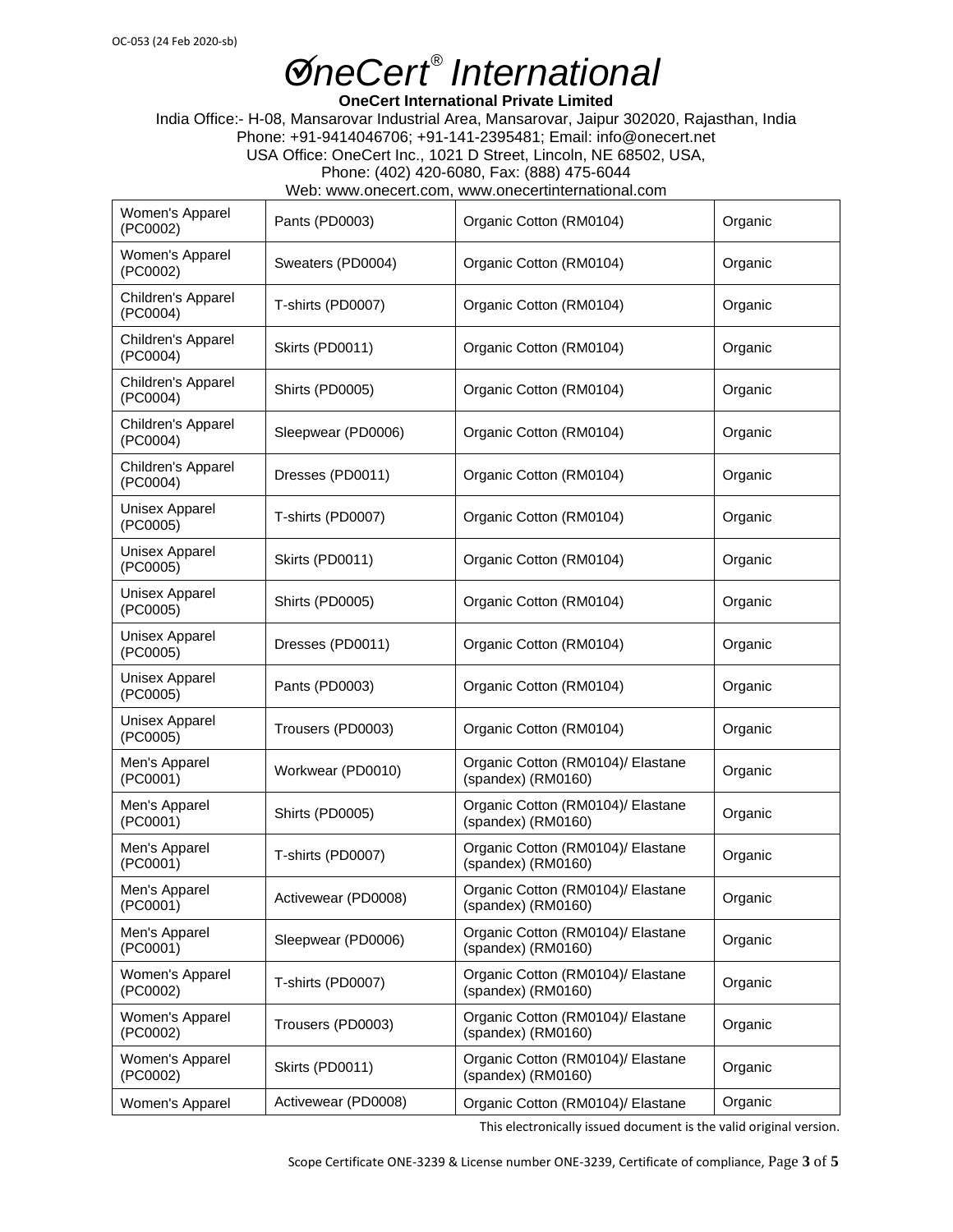**OneCert International Private Limited**

India Office:- H-08, Mansarovar Industrial Area, Mansarovar, Jaipur 302020, Rajasthan, India Phone: +91-9414046706; +91-141-2395481; Email: info@onecert.net USA Office: OneCert Inc., 1021 D Street, Lincoln, NE 68502, USA, Phone: (402) 420-6080, Fax: (888) 475-6044

Web: www.onecert.com, www.onecertinternational.com

| (PC0002)                          |                                                                              | $(spandes)$ (RM0160)                                                 |         |  |
|-----------------------------------|------------------------------------------------------------------------------|----------------------------------------------------------------------|---------|--|
| Women's Apparel<br>(PC0002)       | Dresses (PD0011)                                                             | Organic Cotton (RM0104)/ Elastane<br>Organic<br>$(spandes)$ (RM0160) |         |  |
| Women's Apparel<br>(PC0002)       | Pants (PD0003)                                                               | Organic Cotton (RM0104)/ Elastane<br>(spandex) (RM0160)              | Organic |  |
| Women's Apparel<br>(PC0002)       | Sweaters (PD0004)                                                            | Organic Cotton (RM0104)/ Elastane<br>(spandex) (RM0160)              | Organic |  |
| Children's Apparel<br>(PC0004)    | T-shirts (PD0007)                                                            | Organic Cotton (RM0104)/ Elastane<br>(spandex) (RM0160)              | Organic |  |
| Children's Apparel<br>(PC0004)    | Skirts (PD0011)                                                              | Organic Cotton (RM0104)/ Elastane<br>Organic<br>(spandex) (RM0160)   |         |  |
| Children's Apparel<br>(PC0004)    | Organic Cotton (RM0104)/ Elastane<br>Shirts (PD0005)<br>$(spandes)$ (RM0160) |                                                                      | Organic |  |
| Children's Apparel<br>(PC0004)    | Sleepwear (PD0006)                                                           | Organic Cotton (RM0104)/ Elastane<br>Organic<br>(spandex) (RM0160)   |         |  |
| Children's Apparel<br>(PC0004)    | Dresses (PD0011)                                                             | Organic Cotton (RM0104)/ Elastane<br>(spandex) (RM0160)              | Organic |  |
| Unisex Apparel<br>(PC0005)        | Organic Cotton (RM0104)/ Elastane<br>T-shirts (PD0007)<br>(spandex) (RM0160) |                                                                      | Organic |  |
| <b>Unisex Apparel</b><br>(PC0005) | Skirts (PD0011)                                                              | Organic Cotton (RM0104)/ Elastane<br>(spandex) (RM0160)              | Organic |  |
| <b>Unisex Apparel</b><br>(PC0005) | Shirts (PD0005)                                                              | Organic Cotton (RM0104)/ Elastane<br>$(spandex)$ (RM0160)            | Organic |  |
| <b>Unisex Apparel</b><br>(PC0005) | Dresses (PD0011)                                                             | Organic Cotton (RM0104)/ Elastane<br>$(spandex)$ (RM0160)            | Organic |  |
| <b>Unisex Apparel</b><br>(PC0005) | Pants (PD0003)                                                               | Organic Cotton (RM0104)/ Elastane<br>Organic<br>(spandex) (RM0160)   |         |  |
| <b>Unisex Apparel</b><br>(PC0005) | Trousers (PD0003)                                                            | Organic Cotton (RM0104)/ Elastane<br>(spandex) (RM0160)              | Organic |  |

Place and Date of Issue Stamp of the Issuing Body Standard Logo Jaipur, Rajasthan, India; 07 October 2021

fore,



Sandeep Bhargava